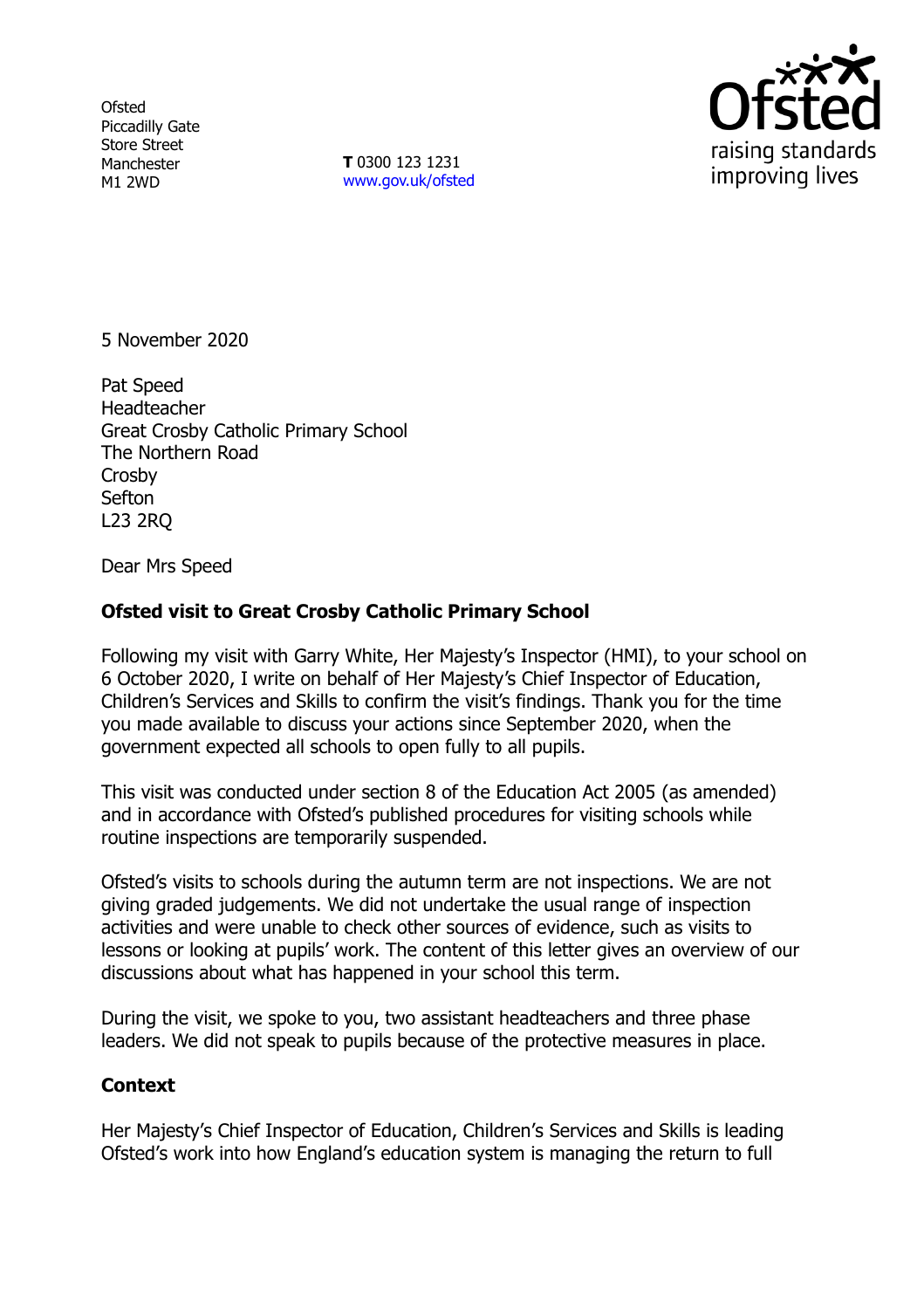

education for pupils following an extended break in formal schooling due to the COVID-19 (coronavirus) pandemic.

In undertaking this focused work, HMI are visiting a broad range of schools. HMI will visit a sample of:

- approximately 1,200 schools across all Ofsted grades (outstanding, good, requires improvement and inadequate)
- maintained schools, academies and free schools, special schools and centres of alternative provision, including those in cities, and coastal, town or rural communities.

The information from this visit will feed into Ofsted's national reporting so that the insights can be shared with the government and the education sector. We did not find any significant concerns during the visit. In such a case, an inspection report would be published on our website and available to parents and carers.

We did not consider your response to COVID-19 during the spring and summer terms 2020, when the school was not open to all pupils.

## **From this visit, inspectors noted that:**

- The school reopened for all pupils on 3 September 2020.
- Attendance is similar to the usual attendance for this time of year. Children and staff from the Reception Year 'bubble' are working at home.
- Pupils are not studying the content of their usual curriculum. As part of the temporary curriculum, you have amended the order in which some subject content is taught. You plan to return to the usual curriculum by the start of the summer term 2021.
- Checks on pupils' knowledge in reading have led teachers to alter what they usually teach, to help pupils close any new gaps in pupils' learning. In phonics, teachers are focusing on helping pupils blend letter sounds together. In Years 3 to 6, there are more opportunities for pupils to practise their comprehension skills.
- $\blacksquare$  In mathematics, assessment of what pupils know showed you that some pupils have forgotten learning from before and during the period when schools were only open to some pupils due to COVID-19 restrictions. You have changed the timetable, so teachers can spend more time teaching the areas of mathematics that pupils have not fully remembered.
- **Pupils study the full range of subjects. You plan to check what pupils have** remembered in these subjects by the end of December 2020.
- Teachers use a variety of resources to deliver education to pupils working at home. Teachers are trained in the safe use of online platforms to deliver the